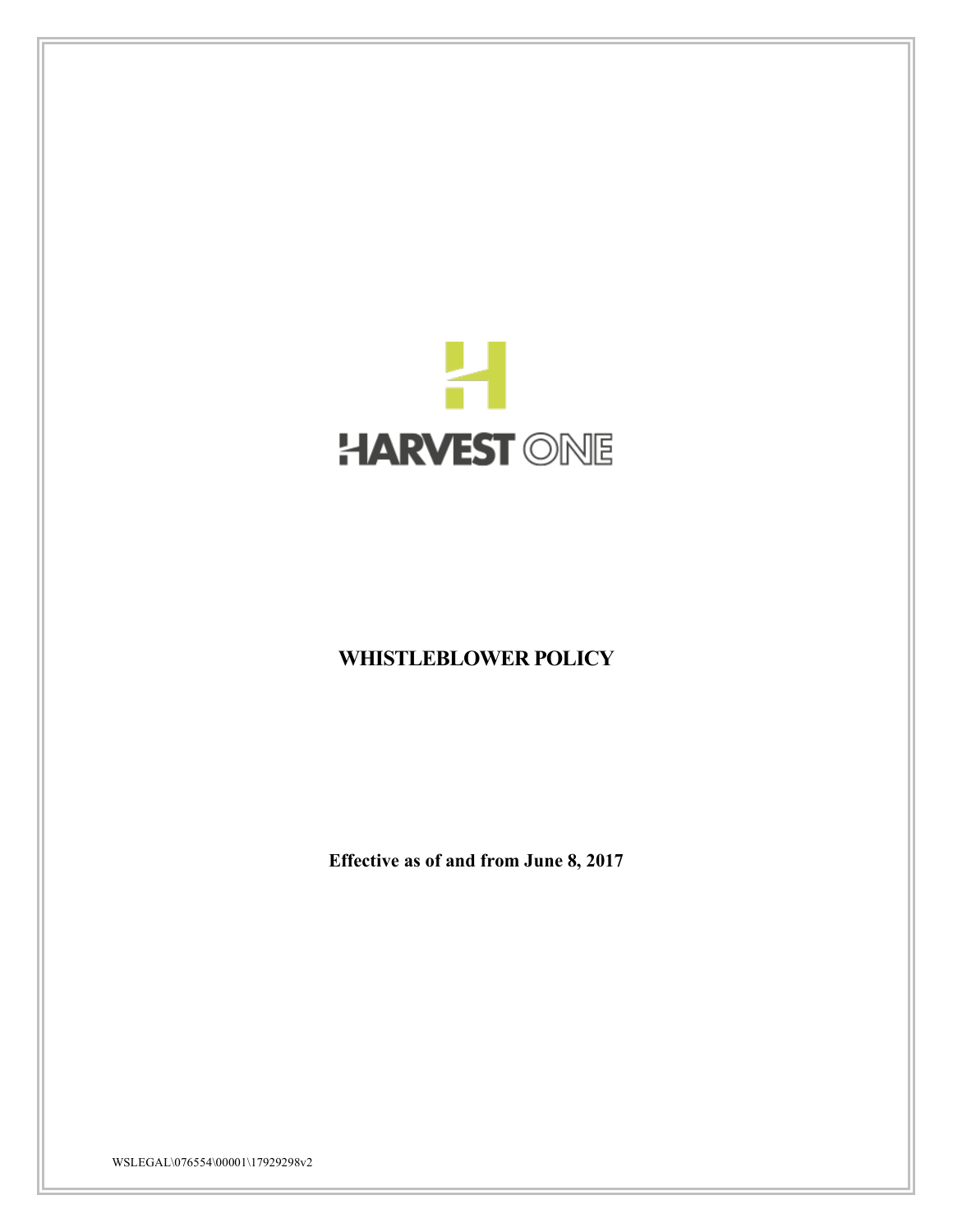## **HARVEST ONE CANNABIS INC.**

## **WHISTLEBLOWER POLICY**

### **1.0 PURPOSE**

Harvest One Cannabis Inc. (the "**Company**") has adopted certain policies, including a Code of Conduct and Ethics which requires the observation of high standards of business and personal ethics in the conduct of all directors, officers and other employees of the Company. In addition, audit committees of public companies in Canada are required to develop complaint procedures for employees who have concerns about questionable accounting, internal control or auditing matters. To meet this requirement, the Audit Committee of the Board of Directors of the Company (the "**Board**") has developed, and the Board has approved, this Whistleblower Policy (this "**Policy**") to handle complaints, reports and concerns by any individual regarding (i) questionable accounting practices, inadequate internal accounting controls or coercion relating to auditing matters, (ii) actual or potential violations of any applicable law and (iii) other suspected wrongdoing, including conduct prohibited under the Code of Conduct and Ethics adopted by the Company (each a "**violation**").

#### **2.0 REPORTING RESPONSIBILITY**

It is the responsibility of all directors, officers and other employees to report violations or suspected violations in accordance with this Policy.

#### **3.0 NO RETALIATION**

No director, officer or other employee who, in good faith, reports, or files a complaint concerning, a violation or suspected violation shall suffer harassment, retaliation or any adverse employment consequence as a consequence of making such report or filing such complaint. Any employee who retaliates against another individual who has reported a violation or suspected violation in good faith is subject to discipline, up to and including termination of employment.

#### **4.0 ACTING IN GOOD FAITH**

Any individual who reports, or files, a complaint, concerning a violation or suspected violation must be acting in good faith and have reasonable grounds for believing the information disclosed indicates a violation. Any allegations that prove to have been made maliciously or knowingly to be false will be viewed as a serious disciplinary offense and any individual who reports or files a complaint on such a basis will be subject to discipline, up to and including termination of employment.

## **5.0 HANDLING OF REPORTED VIOLATIONS**

Any employee or other person with a concern or complaint regarding a violation or suspected violation should submit their concern or complaint to the Audit Committee as follows: